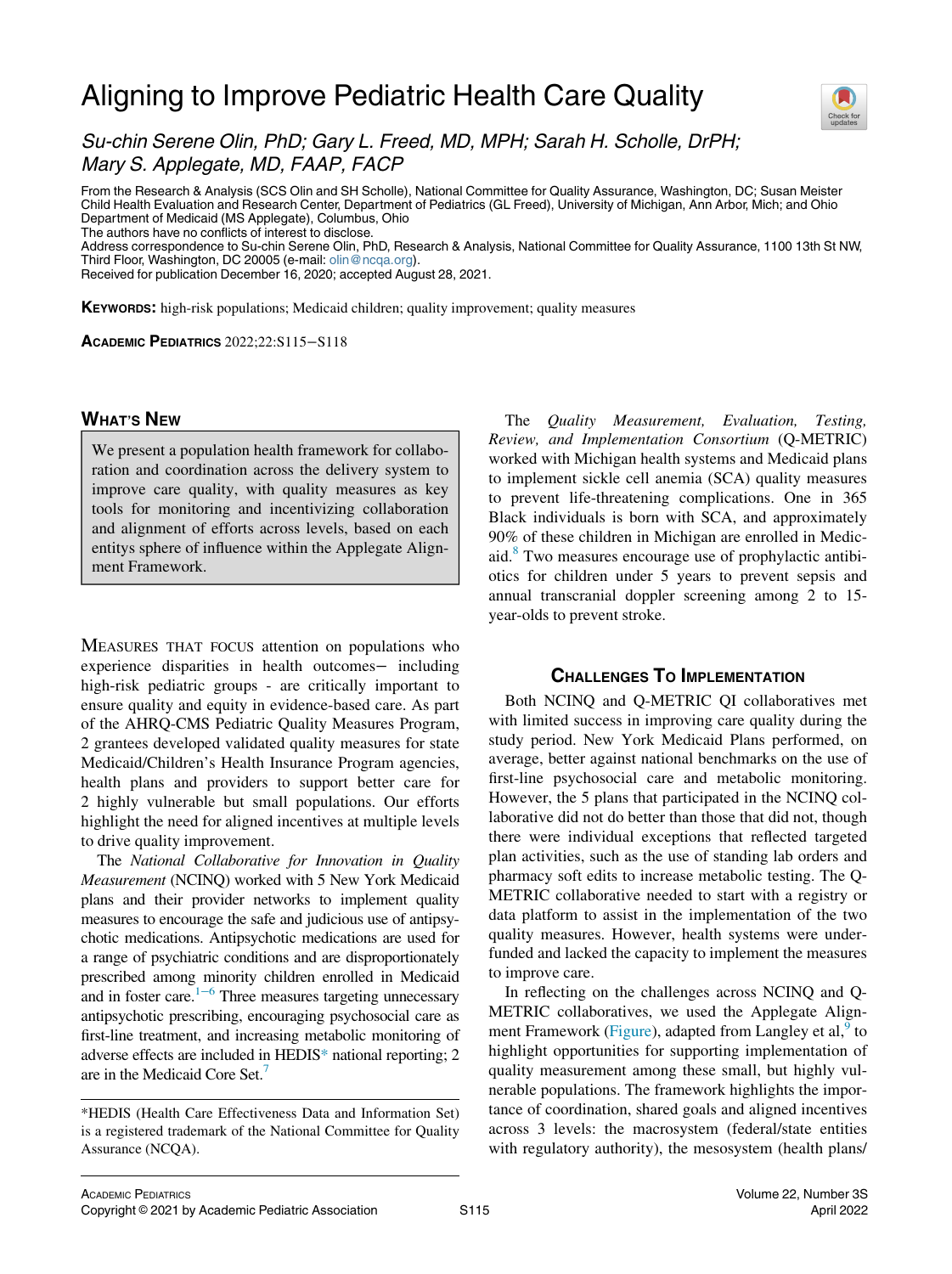<span id="page-1-0"></span>

Figure. Applegate alignment framework. Figure adapted from Langley et al.<sup>[9](#page-3-3)</sup>

systems, responsible for microsystem activities), and the microsystem (providers).

Macrosystem: In New York, health plans could receive financial incentives for reporting and improvement on the antipsychotic measures via the state's Quality Assurance Reporting Requirements.[10](#page-3-4) New York also dedicated resources for data infrastructure to capture and report measures and to support quality improvement.<sup>[11](#page-3-5)</sup> Unlike NCINQ, Q-METRIC's efforts were not supported by any national or state imperative, accountability, or alignment across agencies to address SCA. This contributed to limited improvements as plans preferentially focused on measures in the core set or those that were included in state incentive programs. The lack of resource allocation for data systems or QI activities and the prioritization of other conditions affected Q-METRIC's ability to gain traction with health plans or health systems, highlighting the importance of vertical alignment in population health improvement initiatives.

Mesosystem: Health plans were better resourced than health systems and had access to administrative data to allow better tracking and management across care settings. Data for QI entailed the use of more proximal process metrics such as pharmacy data to generate timely care-gap reports. In NCINQ, plans relied on in-house analytics or vendors to generate these reports and deployed care managers for targeted outreach to providers and families. QI teams emphasized the importance of external incentives, leadership commitment and champions to ensure focused resources for these small populations. In Q-METRIC, health plans were not required to report on SCA measures, but the Q-METRIC team provided planspecific performance scores based on an analysis of state Medicaid data. Still, because reporting was not required,

plans did not commit sufficient resources for QI activities for SCA. Rather these resources were directed toward larger populations tied to financially-incentivized measures present in contracts.

Microsystem: Turnover of personnel and lack of familiarity with structured QI processes limited the tempo and success of both NCINQ and Q-METRIC. Without external requirements or financial incentives, leadership commitment to QI efforts waned despite available data about care gaps. For example, in NCINQ, New York State's Office of Mental Health provided web-based tools to encourage clinic attention to children with psychiatric conditions; however, there were no organized efforts to coordinate patient care horizontally across responsible providers (eg, pediatrician, psychiatrist, or social worker). Clinician level participation in QI activities is a key component to success-ful endeavors in other states.<sup>12[,13](#page-3-7)</sup> Thus, health plan's focus on care gap reports and educational outreach materials, are unlikely to have broad impact in the absence of clinician champions at the microsystem level.

# **IMPLICATIONS FOR FUTURE PEDIATRIC QUALITY EFFORTS**

Both NCINQ and Q-METRIC highlight the importance of extrinsic factors to drive engagement and of addressing common pitfalls a priori (eg, aligned priorities, common data platform, champions, clear QI methods, financial incentives). These factors have been critical to other suc-cessful pediatric QI initiatives.<sup>[14](#page-3-8)</sup> Aligned and well-specified measures are insufficient to drive large scale improvements. In the [Table](#page-2-0), we compare and contrast the experiences of NCINQ and Q-METRIC, and highlight potential system levers that could support more successful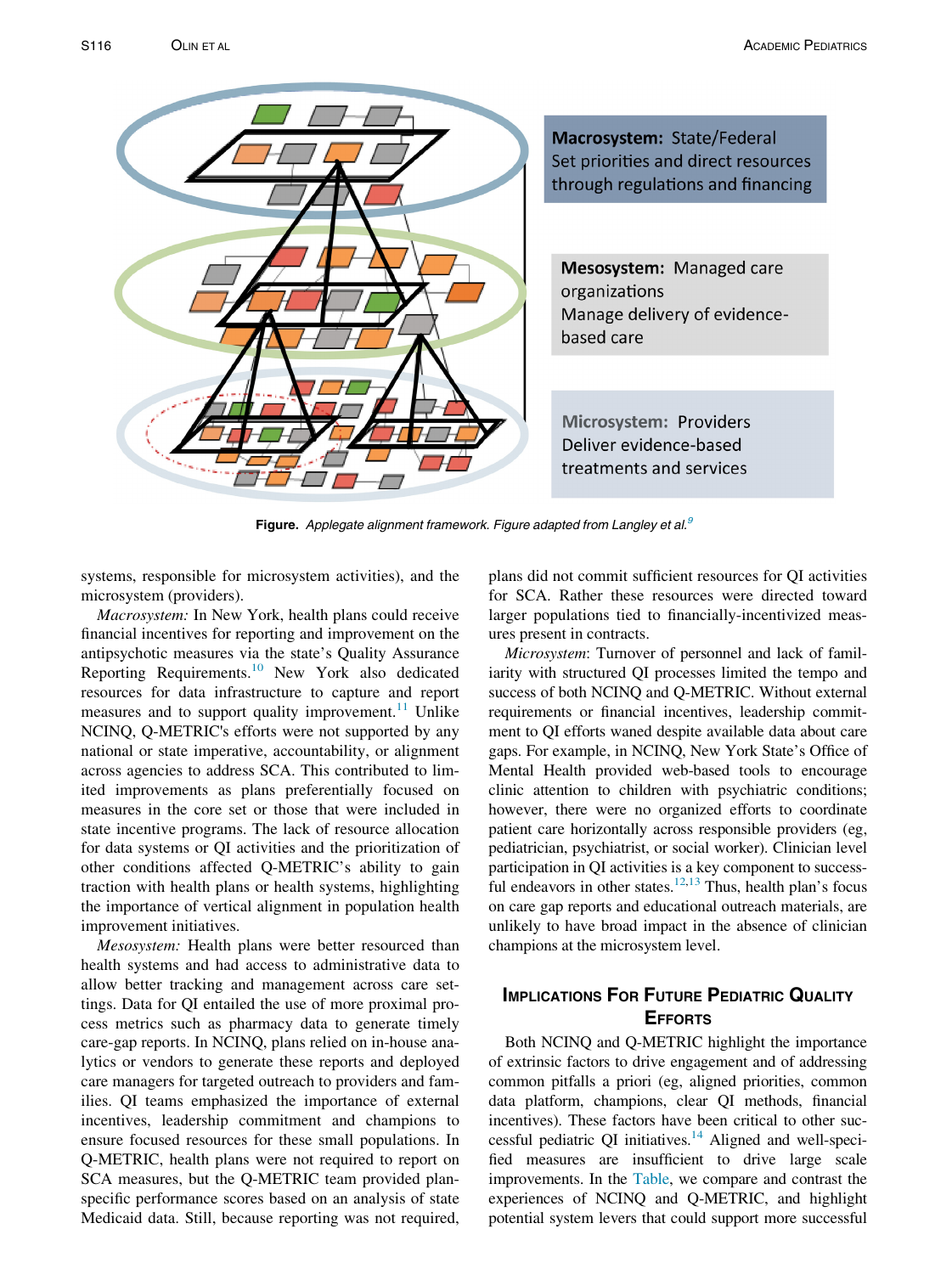### <span id="page-2-0"></span>Table. Lessons Learned from NCINQ and Q-METRIC in Implementing Quality Metrics: Potential System Levers

| Lessons                                                                                                         | <b>NCINQ</b>                                                                                                                                                                                                                                                                                                                                                                                                              | Q-METRIC                                                                                                                                                                                                                                                        | <b>Potential System Levers</b>                                                                                                                                                                                                                                                                                                                                                                                                                    |
|-----------------------------------------------------------------------------------------------------------------|---------------------------------------------------------------------------------------------------------------------------------------------------------------------------------------------------------------------------------------------------------------------------------------------------------------------------------------------------------------------------------------------------------------------------|-----------------------------------------------------------------------------------------------------------------------------------------------------------------------------------------------------------------------------------------------------------------|---------------------------------------------------------------------------------------------------------------------------------------------------------------------------------------------------------------------------------------------------------------------------------------------------------------------------------------------------------------------------------------------------------------------------------------------------|
|                                                                                                                 | Macrosystem level (federal/state entities with regulatory authority and responsibility)                                                                                                                                                                                                                                                                                                                                   |                                                                                                                                                                                                                                                                 |                                                                                                                                                                                                                                                                                                                                                                                                                                                   |
| Alignment of goals across<br>national and state priorities<br>can direct resources to prior-<br>ity populations | The Child and Family Services<br>Improvement and Innovation<br>Act of 2011 (P.L.112-34)<br>focused state attention on<br>monitoring antipsychotic pre-<br>scribing among children in<br>Medicaid and foster care.<br>Two of the 3 HEDIS meas-<br>ures were in the State Med-<br>icaid Core Set.                                                                                                                           | No federal or state mandate or<br>incentives in place for imple-<br>mentation of SCA measures,<br>to date.                                                                                                                                                      | Collaboration at federal level to<br>address priority areas for<br>expeditious measure devel-<br>opment and testing to<br>address current gaps                                                                                                                                                                                                                                                                                                    |
| Incentives or mandates<br>encourage collaboration<br>among key stakeholders                                     | New York's Medicaid Managed<br>Care Quality Incentive Pro-<br>gram includes all 3 NCINQ<br><b>HEDIS</b> measures; health<br>plans could receive financial<br>incentives for reporting and<br>improvement via the state's<br><b>Quality Assurance Reporting</b><br>Requirements. <sup>10</sup>                                                                                                                             | Nationally endorsed SCA<br>measures did not create<br>impetus for focus on this vul-<br>nerable population at the<br>state or health plan levels.                                                                                                               | State Medicaid program<br>requirements, CMS regional<br>collaboratives for smaller,<br>disparate population meas-<br>ures could be helpful.                                                                                                                                                                                                                                                                                                       |
| State data infrastructure and<br>resources encourage use of<br>data for reporting and QI                        | NYS Office of Mental Health<br>provided web-based tools<br>made available for mental<br>health clinics to use claims<br>data for QI and care<br>coordination. <sup>11</sup>                                                                                                                                                                                                                                               | No existing data infrastructure<br>available<br>for identifying SCA children<br>or reporting on quality<br>metrics.                                                                                                                                             | Federal impetus (eg, Office of<br>the National Coordinator for<br>Health IT and others) to sup-<br>port electronic clinical quality<br>measures and accelerated<br>interoperability.                                                                                                                                                                                                                                                              |
| Health plan leadership support<br>and resources essential                                                       | Mesosystem level (health plans/systems, responsible for microsystem activities responsible for microsystem activities)<br>Health plan leadership support<br>and resources allocated to<br>focus QI on this small popu-<br>lation varied, despite macro-<br>system mandates.                                                                                                                                               | Health plans were able to use<br>a valid claims-based defini-<br>tion of SCA developed by the<br>Q-METRIC team to identify<br>the pediatric members with<br><b>SCA</b><br>However, plans did not com-<br>mit sufficient resources for<br>QI activities for SCA. | For high-risk, small popula-<br>tions, states could restruc-<br>ture managed care plan<br>contracts to create financial<br>incentive for collective<br>impact around key measures<br>with all gaining/losing based<br>on the plan aggregate<br>performance.                                                                                                                                                                                       |
| Microsystem level (Provider entities close to care recipients)<br>Clinician participation in QI<br>critical.    | No organized efforts to coordi-<br>nate patient care horizontally<br>across responsible providers<br>(eg, pediatrician, psychia-<br>trist, or social worker). Pro-<br>viders were often unaware of<br>services the child received in<br>other care settings.<br>Clinics were not active par-<br>ticipants in the QI collabora-<br>tive; they were not engaged<br>in using web-based tools for<br>OI or care-coordination. | SCA registry was established<br>but staff turnover at clinics<br>and lack of familiarity with QI<br>processes limited engage-<br>ment in SCA QI activities.                                                                                                     | States to help develop regis-<br>tries and QI technical assis-<br>tance to support health<br>systems management and<br>prioritization of low preva-<br>lence conditions with care<br>disparities.<br>Develop attribution algo-<br>rithms that align across<br>payors. Value-based con-<br>tracting support for engaging<br>clinicians in care for special<br>populations, targeting<br>groups of health plans/<br>ACOs/ Centers of<br>excellence. |

<span id="page-2-1"></span>implementation and outcomes. In moving from a fee-forservice model to a value-based approach, organizational cultures would need to shift to an improvement mindset rather than a compliance-driven one. This suggests that the use of common incentives (like community achievement of access goals) to encourage collaboration and make it harder for any one entity to succeed alone. Quality measures are a key tool to monitor, promote collaboration and incent

mutually beneficial activities based on each entities' unique position within the Applegate Alignment Framework.

Financial statement: This project was supported by grants number [U18HS025296](#page-2-1) and [U18HS025292](#page-2-1) from the Agency for Healthcare Research and Quality. The content is solely the responsibility of the